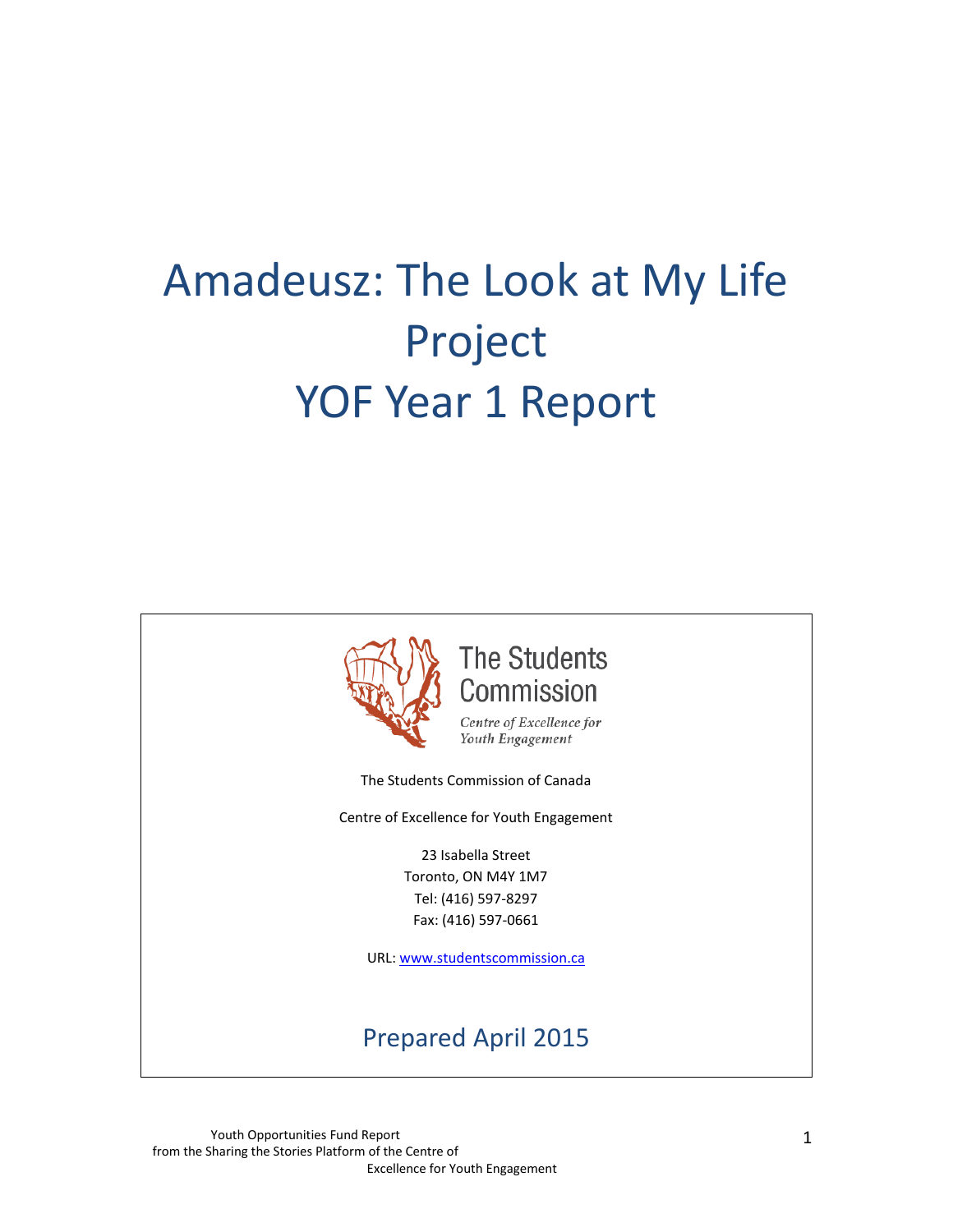# **Table of Contents**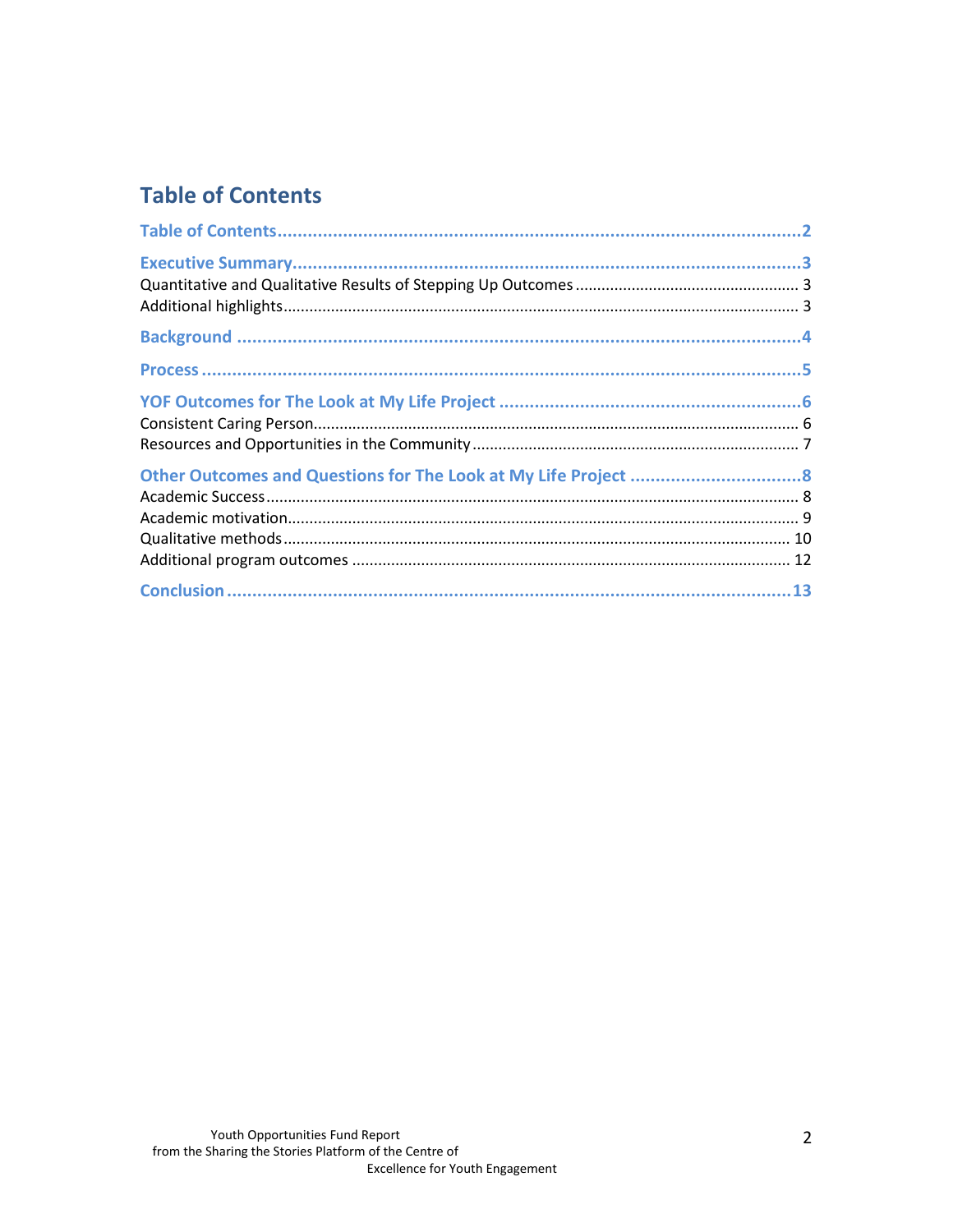## **Executive Summary**

*It has helped me get on track and be where I want to be. – TLMLP participant*

The purpose of this report is to gain a greater understanding of how young people are engaged in Amadeusz' The Look at My Life Project (TLMLP) funded by the Youth Opportunities Fund by the Ontario Trillium Foundation. The quantitative and qualitative survey results are based on pre-program intake surveys and follow up time points. There were eight pre and eight second point follow-up surveys administered to participants at one of three remand centres.

#### **Quantitative and Qualitative Results of Stepping Up Outcomes**

- The results suggest that young people feel very connected to TLMLP staff.
- Just over half of young people reported on intake that they have a consistent caring person in their life.
- There are resources in the jail that young adults can go to for support and they seem to be sharing their knowledge of these resources with others.
- Young adults indicate that the chances are high or very high that they will graduate from high school and go to college or university, suggesting that most young adults in the program are motivated and feel quite positive about their academic future.

#### **Additional highlights**

- $\circ$  TLMLP is in high demand at the facilities they are currently running programming
	- o There are almost 100 people on the wait list at one facility
	- o Another facility has a wait list of approximately 30 people.
	- o Almost 30 people are currently doing college courses
- $\circ$  Participants indicate they have something positive to focus on, mostly at the maximum security facility where this connection to positivity is increasingly meaningful
- $\circ$  Participants are learning they have transferable skills from activities that were less positive (i.e., financing and business management as a positive outcome from selling illicit substances)
- o Outreach and awareness-raising is growing through media and academia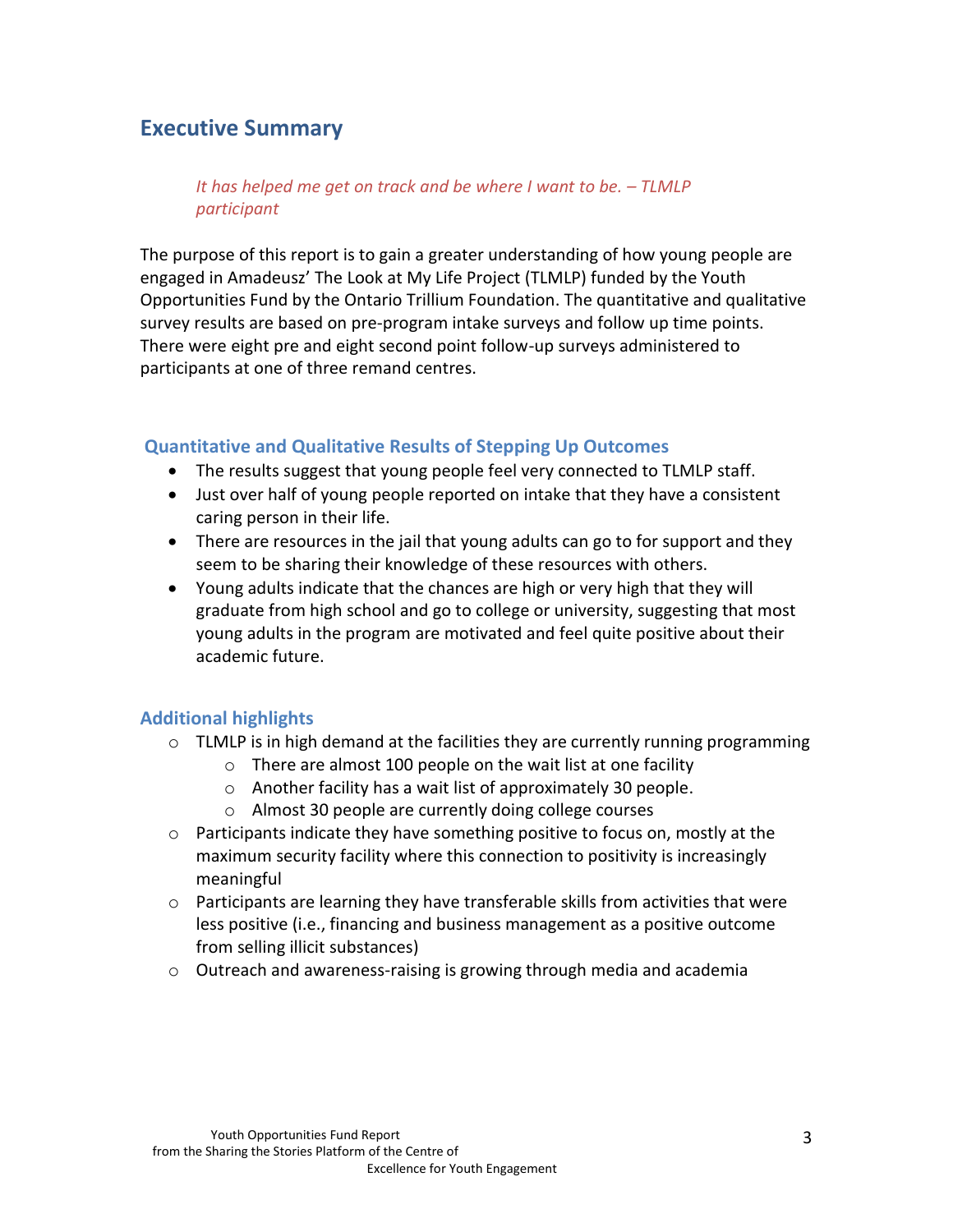# **Background**

The Students Commission of Canada's (SCC) Sharing the Stories team began working collaboratively with Amadeusz' The Look at My Life Project (TLMLP) following the launch of the Youth Opportunities Fund by the Ontario Trillium Foundation in April of 2014.

TLMLP provides support and opportunities for young people on remand in the adult correctional system to obtain increase their educational attainment levels, including secondary and post-secondary education. They also provide connections to post-release supports. The team connects with young people through one-on-one support sessions, life skills programs, social development and mentoring.

Together, the teams from TLMLP and the SCC met in-person on multiple occasions to develop an evaluation plan for the program serving young people at three correctional facilities in the Greater Toronto Area. Due to confidentiality reasons, the sites will be identified here as Site 1, Site 2 and Site 3.

- 1) Site 1 is a medium and maximum correctional facility for females serving sentences of less than two years or who have been arrested and are remanded to custody awaiting a further court appearance.
- 2) Site 2 is a maximum-security correctional facility for adult males who are remanded to custody awaiting a further court appearance or serving a sentence less than 2 years.
- 3) Site 3 is a maximum-security correctional facility for adult males who are remanded to custody awaiting a further court appearance or serving a sentence less than 2 years.

Evaluation tools were approved by each facility and the team began administration of the evaluations in early 2015. However, due to lock-down protocol that took place at the Site 2 and Site 3, TLMLP team was only able to collect evaluations from Site 1 in the first year. The responses are from surveys administered at intake and one follow-up point, providing project baseline results. The following report reflects responses from those participants.

The Youth Opportunities Fund (YOF) asked grantees to identify outcomes from the Ministry of Children and Youth Services' *Stepping Up* Framework for Ontario young people. TLMLP chose the following outcomes:

- 1. Youth have at least one consistent, caring person in their lives
- 2. Youth know about and easily navigate resources and opportunities in their communities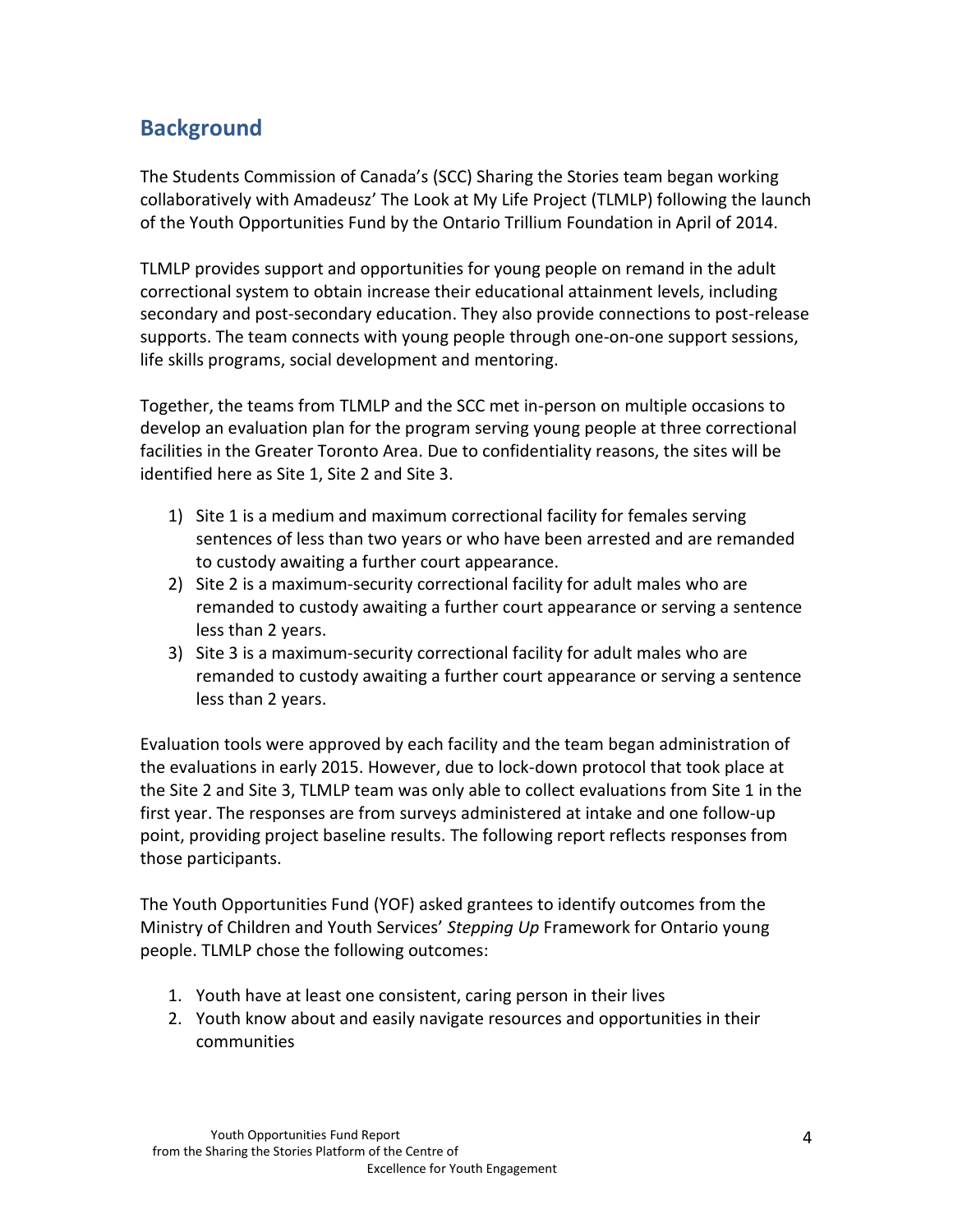### **Process**

TLMLP and The Students Commission teams worked together collaboratively to combine components of several Sharing the Stories tools with some custom questions to create a tool that specifically addresses the closed custody setting of TLMLP. Program participants have provided their feedback through a combination of qualitative and quantitative questions. Site 1 has completed first point and follow up surveys administered initially during the intake processes and at one follow up point. These rounds will create a baseline measure to track the progress of the project.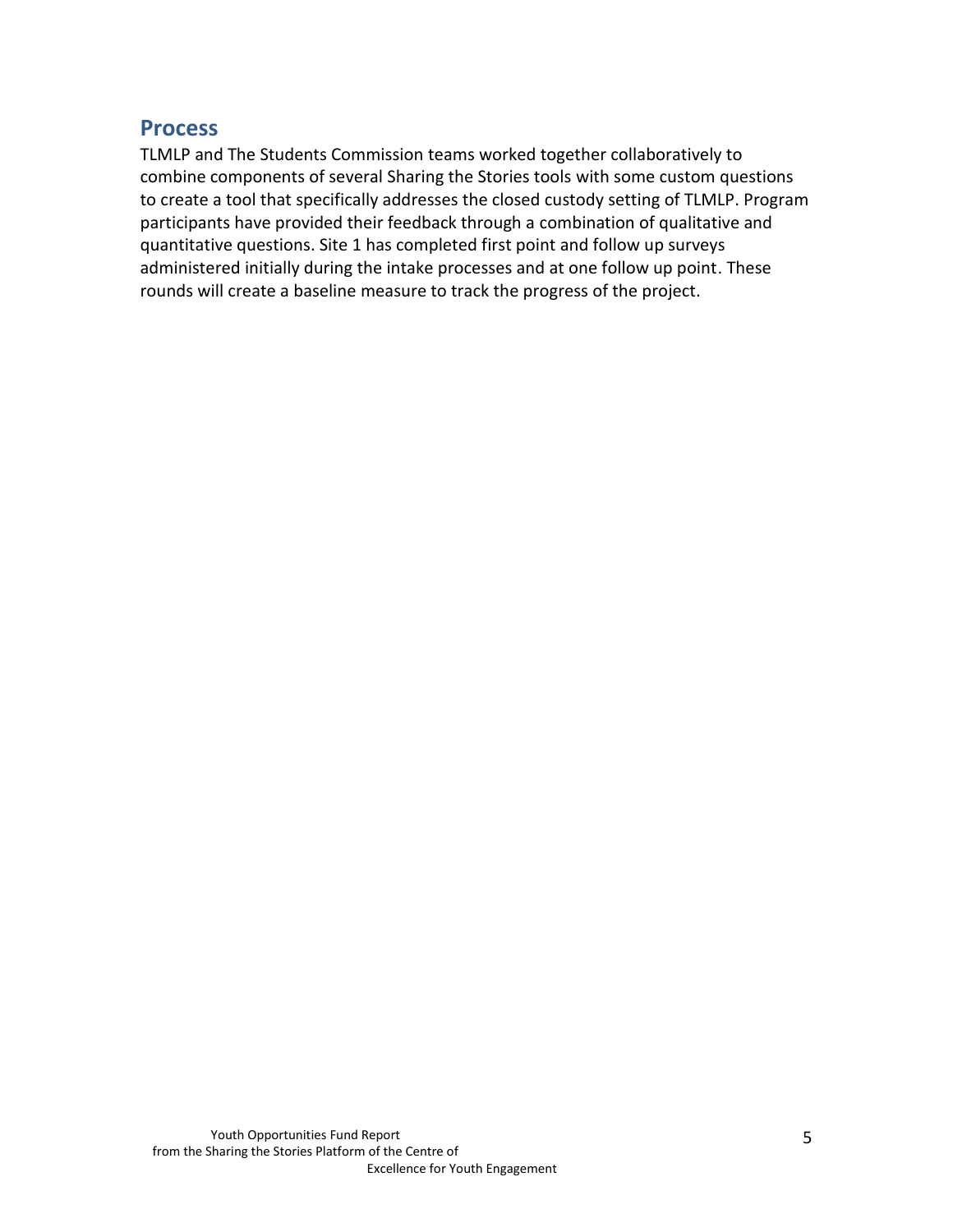## **YOF Outcomes for The Look at My Life Project**

#### **Consistent Caring Person**

TLMLP team chose to use a combination of qualitative and quantitative questions to examine the extent to which young adults in the program have consistent, caring people in their lives, both within the jail in TLMLP program and generally in their lives.

Within the jail, young adult participants seem to have a strong connection to TLMLP staff, with 7 out of 8 answering 'a lot' or 'completely' at both points in time when asked how connected they are. Generally speaking, 5 out of 8 participants at time 1 and 4 out of 8 at time 2 say that they have a consistent caring person in their lives. They described friends and family members including parents and children, many of whom were people they had known their whole lives.

When asked what they like most about the TLMLP, the majority of participants (11) identified that their teacher was supportive, caring and effective.

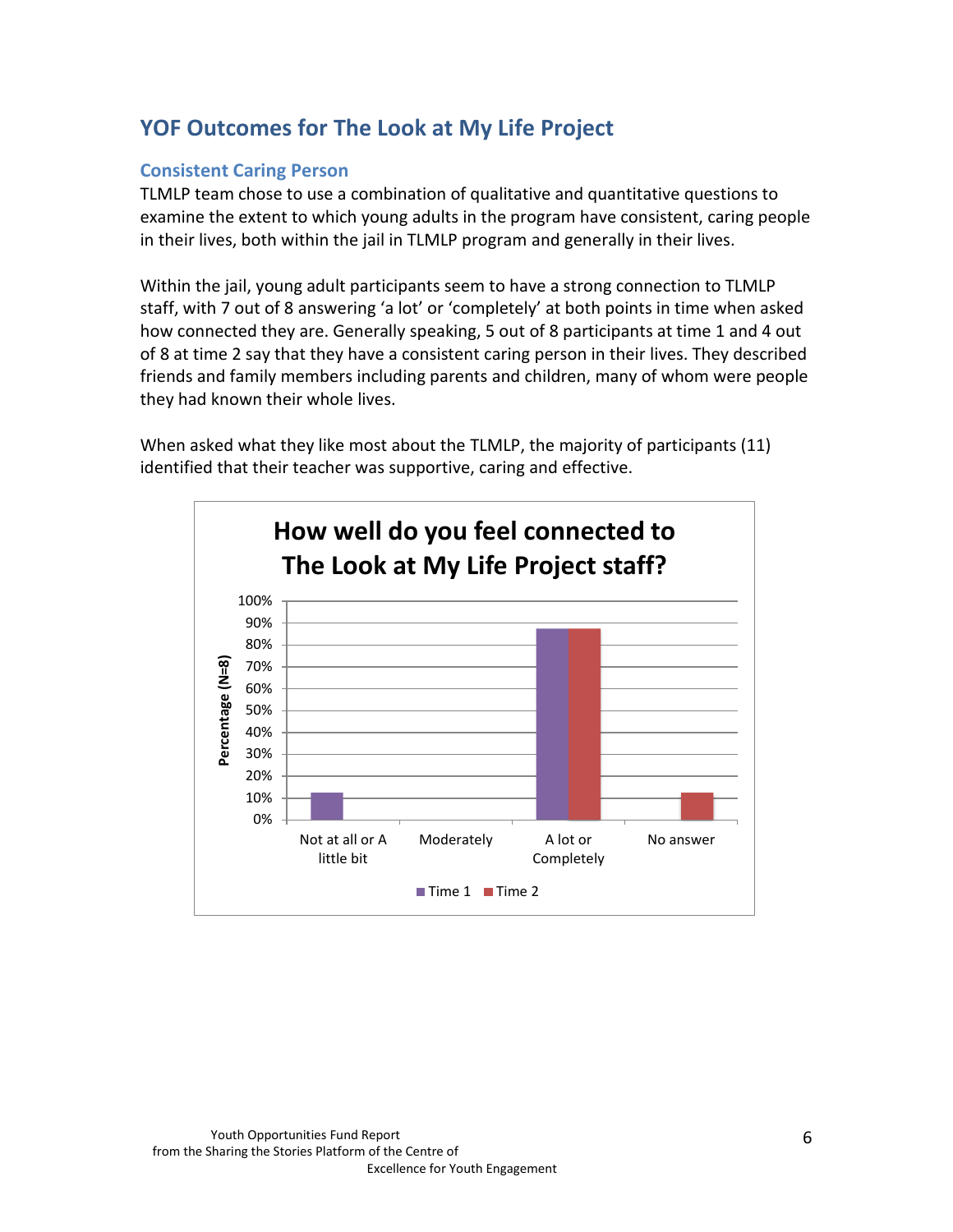#### **Resources and Opportunities in the Community**

The Resources and Opportunities tool was developed to examine the extent to which young people know about and easily navigate resources in their communities. Some of the questions from the tool were adjusted to specifically ask about accessing resources and opportunities in the jail, as this is the community the participants are currently a part of.

In the graph below, we have reported TLMLP scores for the first and second points in time. Overall, the results suggest that there are resources in the jail that young adults can go to for support and that they are sharing their knowledge of these resources with others. The lowest scoring item was related to accessing information about programs outside the jail. This is important to explore in order to ensure the participants are effectively prepared for accessing services upon their releases. A highlight from the data collection was that at the second point in time, twice the number of participants indicated they know someone who would help them find and access resources and opportunities in their communities. This is an important objective for TLMLP. Moving forward with data collection in year two, it is hypothesized that these reports by participants will improve as a result of their engagement in TLMLP.

#### *This has changed my life and really helped me get on track and put a secure future plan in place. – TLMLP participant*

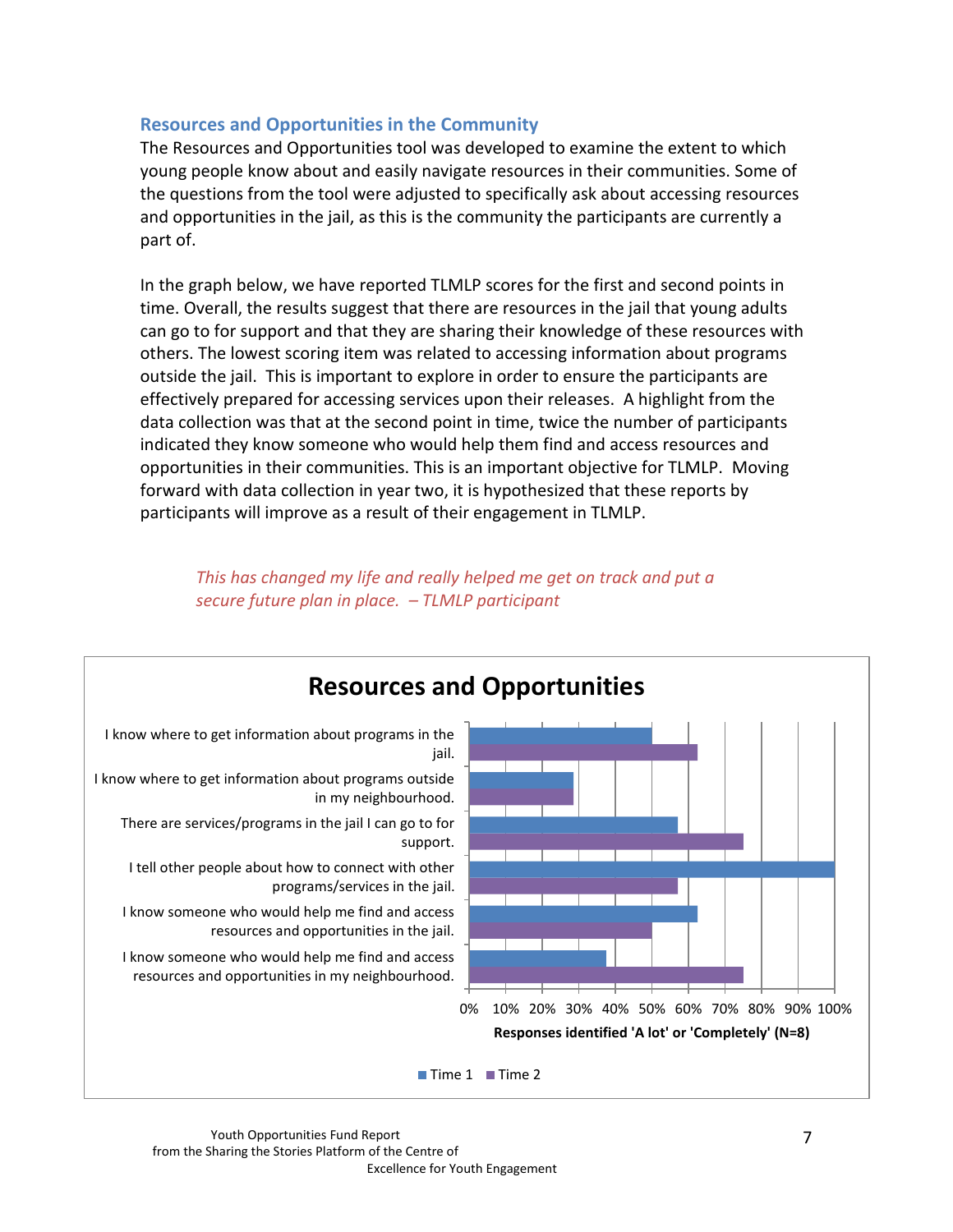## **Other Outcomes and Questions for The Look at My Life Project**

#### **Academic Success**

This tool was developed to examine academic goals and outcomes. TLMLP chose to use a select number of these questions to provide a picture of how participants feel about their future in terms of academics.

Participants were asked to "Think about how you see your future. What are the chances you will: 1. Graduate from high school; 2. Go to school to learn a trade; 3. Go to college or university."



Overall, the results are quite positive: 6 out of 8 young people at both time 1 and time 2 think the chances are high or very high that they will graduate from high school. Furthermore, 5 out of 8 young people at both time points think chances are high or very high they will go to college or university and go to school to learn a trade. These results suggest that most participants in the program feel positive about their academic future.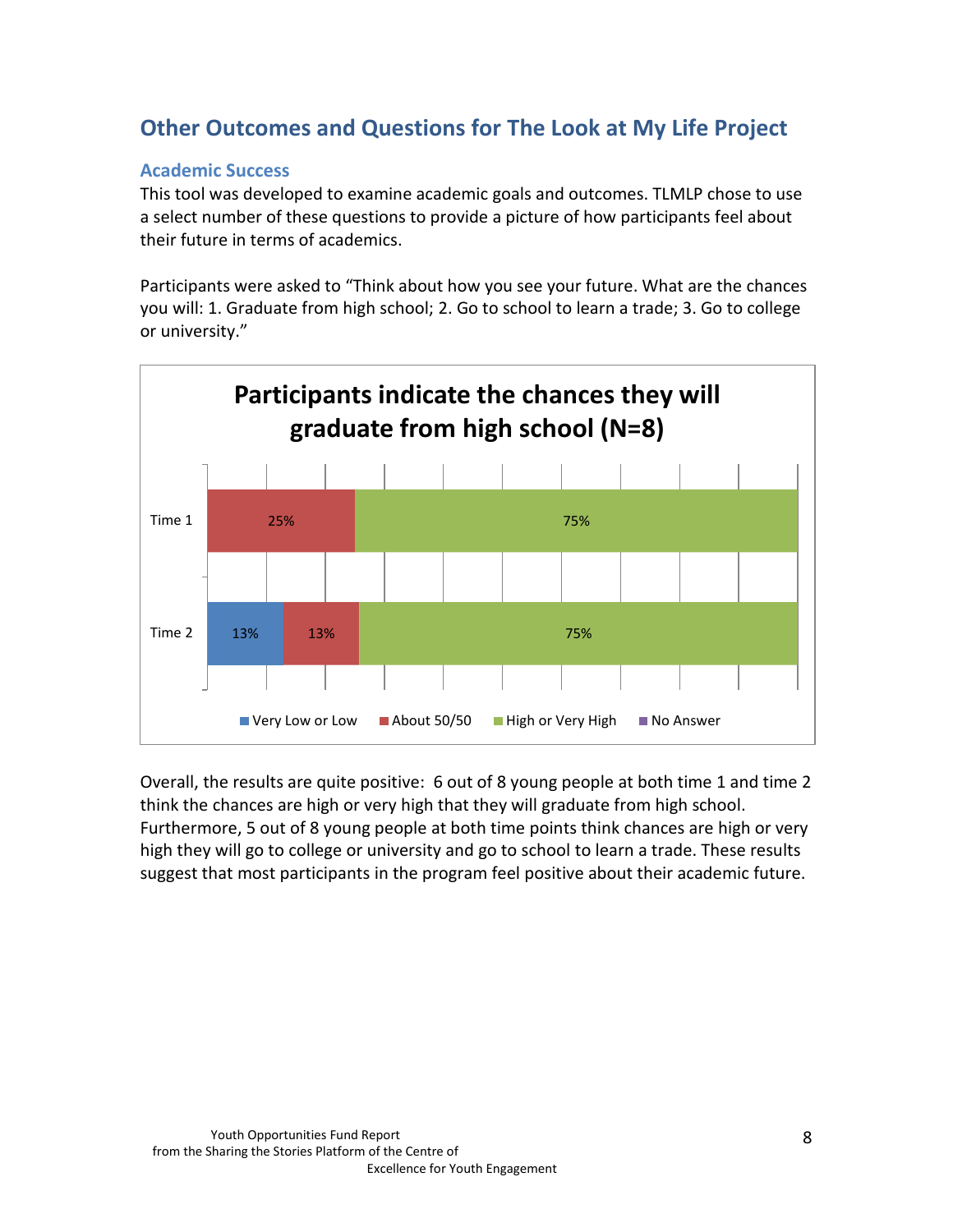



#### **Academic motivation**

Participants are motivated to complete their GED, high school or post-secondary education for many reasons. At the individual level, participants wanted to complete their education to:

- Improve themselves (5)
- Follow their dreams (1)
- Move on from their past (1)

At the social level, participants are motivated to complete their education in order to: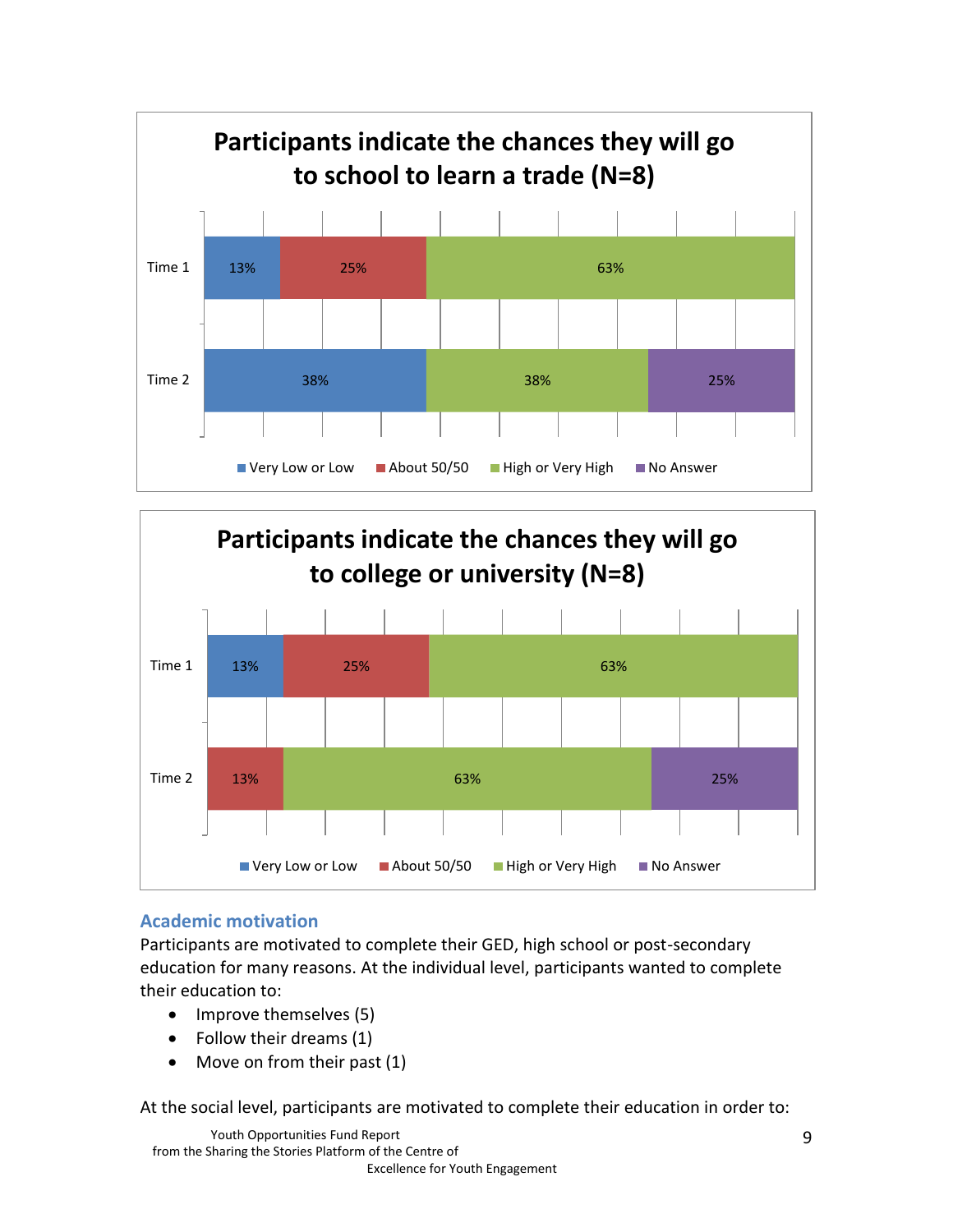- Be a positive role model and support for children/grandchildren (4)
- Help others (1)

At the system level, participants want to complete their education in order to:

- Further their education (8), and go on to post-secondary education (5)
- Gain employment (7)

A few participants also described that the best part of TLMLP program was that they had opportunities to learn and had learnt so much already (3), and the open-minded acceptance and intolerance for mockery based on their education level (3).

#### **Qualitative methods**

Qualitative data was collected through the following evaluation measures:

- 1. Scaled and open-ended survey questions
- 2. Interviews with TLMLP staff

Qualitative data was analyzed for important quotes and themes. Data was then coded for themes that emerged from the data, youth engagement outcomes (i.e., individual, social, system) and youth engagement qualities. The analyses were structured into tables that outlined the themes, description of the themes and quotes that highlighted the themes.

| <b>Theme</b>      | <b>Description</b>                                                                                                                                                                                                                                                                                                                                                                                                                                                                                                                                                                                                                          | <b>Quotes</b>                                                                                                                                                                                                                                                                                                                                                                                                                                                              |
|-------------------|---------------------------------------------------------------------------------------------------------------------------------------------------------------------------------------------------------------------------------------------------------------------------------------------------------------------------------------------------------------------------------------------------------------------------------------------------------------------------------------------------------------------------------------------------------------------------------------------------------------------------------------------|----------------------------------------------------------------------------------------------------------------------------------------------------------------------------------------------------------------------------------------------------------------------------------------------------------------------------------------------------------------------------------------------------------------------------------------------------------------------------|
| <b>Connection</b> | Connection was a major theme across<br>TLMLP. Participants talked about<br>various ways they felt connected<br>(including belonging, inclusion, safety,<br>etc.) to their programs and<br>community. Most meaningful were<br>stories of family relationships,<br>feelings of connections to the<br>program and teachers. Senses of<br>safety, inclusion and belonging are<br>key qualities of effective youth<br>engagement activities. Talking about<br>their connections to people in their<br>lives indicates they have consistent<br>caring persons in their lives and<br>therefore indicates a strong baseline<br>to that YOF outcome. | Both her brother and her<br>family are so appreciative<br>of this opportunity because<br>there's nothing else<br>positive for him. This is his<br>only thing. He's never<br>really been considered<br>'academic' so this is<br>something that he works<br>really hard at and he is so<br>happy and his family is<br>happy.<br>[They have] an opportunity<br>to hear that they're smart,<br>worthy of something $-$<br>people like that are told<br>that they're not smart. |
|                   |                                                                                                                                                                                                                                                                                                                                                                                                                                                                                                                                                                                                                                             |                                                                                                                                                                                                                                                                                                                                                                                                                                                                            |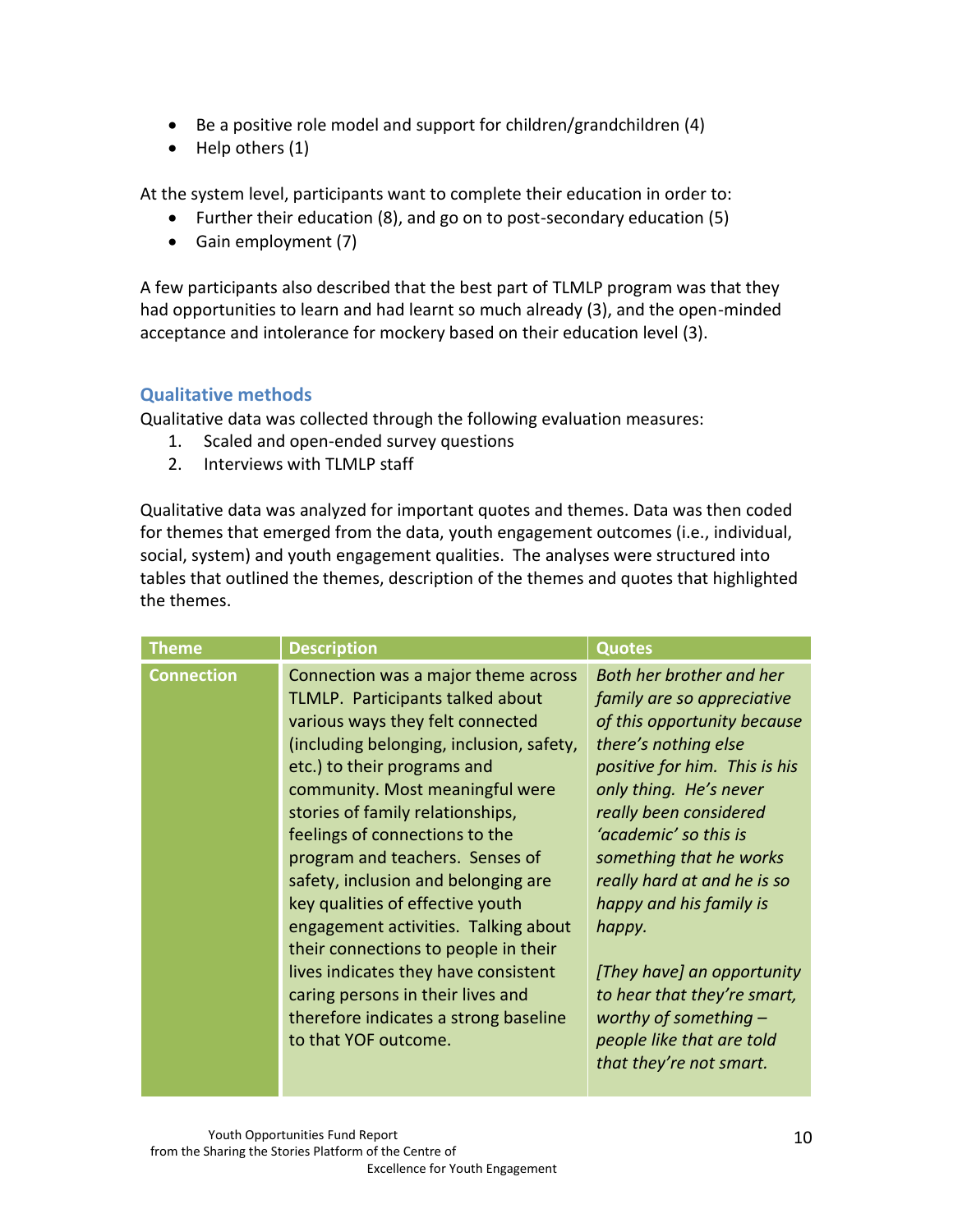## *anyone!* **Personal Growth** Another theme that emerged from qualitative responses was personal growth. Personal growth in relation to how participants are connecting to the program is very important because it is an individual level outcome of effective youth engagement activities. The growth they developed is linked to individual, social and system level experiences such as increased self-esteem, and motivation to continue their education, better their lives and positively contribute to their communities. *collage!* **Accomplished** The theme of accomplishment emerged amongst the majority of participants. This is important as a result of YOF programming and is also an indicator that young people are more likely to remain engaged in the programs in their communities and move forward with their personal goals. *mental state.*

11

*Someone told me "You don't see me as an animal. You see me as someone with capabilities".*

*My consistent caring person in my life is my mother.*

*It's helped me in so many ways. I feel so comfortable with my teacher I tell her things I've never told* 

*This is an opportunity for them to focus on something positive.*

*I would like to go to college and get a career in C.S.W. I always wished to have high school diploma, and follow my future dreams.*

*I want to become someone in life. I don't wanna be a nobody! I wanna go to* 

*This program has taught me so much already and I can't wait for the rest and can't wait to do my test and see where it goes. …Walking out of the south and "oh my gosh are you (staff name)? You're working with my son – he's so thankful to be doing this, it really helps his*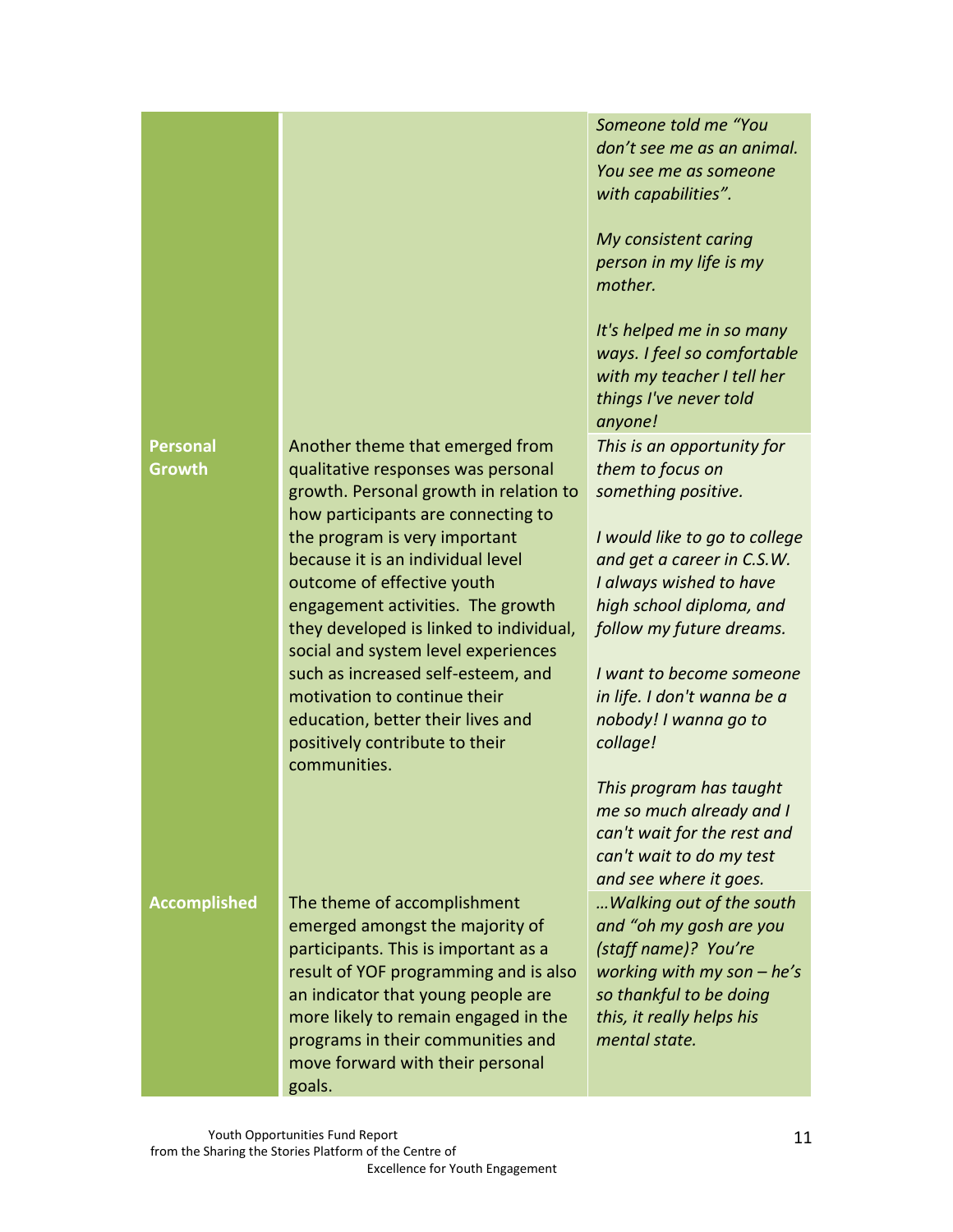|                       |                                                                                                                                                                                                                        | I would like to finish it so I<br>can have a better<br>successful life, and get a<br>good job.    |
|-----------------------|------------------------------------------------------------------------------------------------------------------------------------------------------------------------------------------------------------------------|---------------------------------------------------------------------------------------------------|
|                       |                                                                                                                                                                                                                        | It helped me a lot and<br>especially having positive<br>encouragement from the<br>teacher.        |
|                       |                                                                                                                                                                                                                        | His eyes teared up when he<br>found out he got a B+.<br>"Thank you so much for<br>not giving up." |
| <b>Support others</b> | One moving response from a<br>participant was related to supporting<br>others by engaging them and<br>providing supports for people who<br>will experience the same challenges<br>as this participant has experienced. | [I want] to help women like<br>me.                                                                |

#### **Additional program outcomes**

As a result of the program, participants have benefitted in ways that will help them build a better future. Participants have:

- Learned new things (6)
- Increased confidence (2)
- Increased enjoyment for learning (2)
- A positive focus and plan for the future (2)
- Motivation for post-secondary education (1)

When asked what they liked least about the program, the majority of participants (12) indicated that there was nothing they did not like. One participant wished the program could be every day and another participant did not like that other people used the program only to get a copy of the GED textbook and not to participate in the program.

#### Experiences of TLMLP Staff

*For a lot of them in max security – the chance to focus on something that doesn't suck. They have so many problems. We tell them we'll help you continue to get better. Focus on something that you're great at. They have so much…going on.*